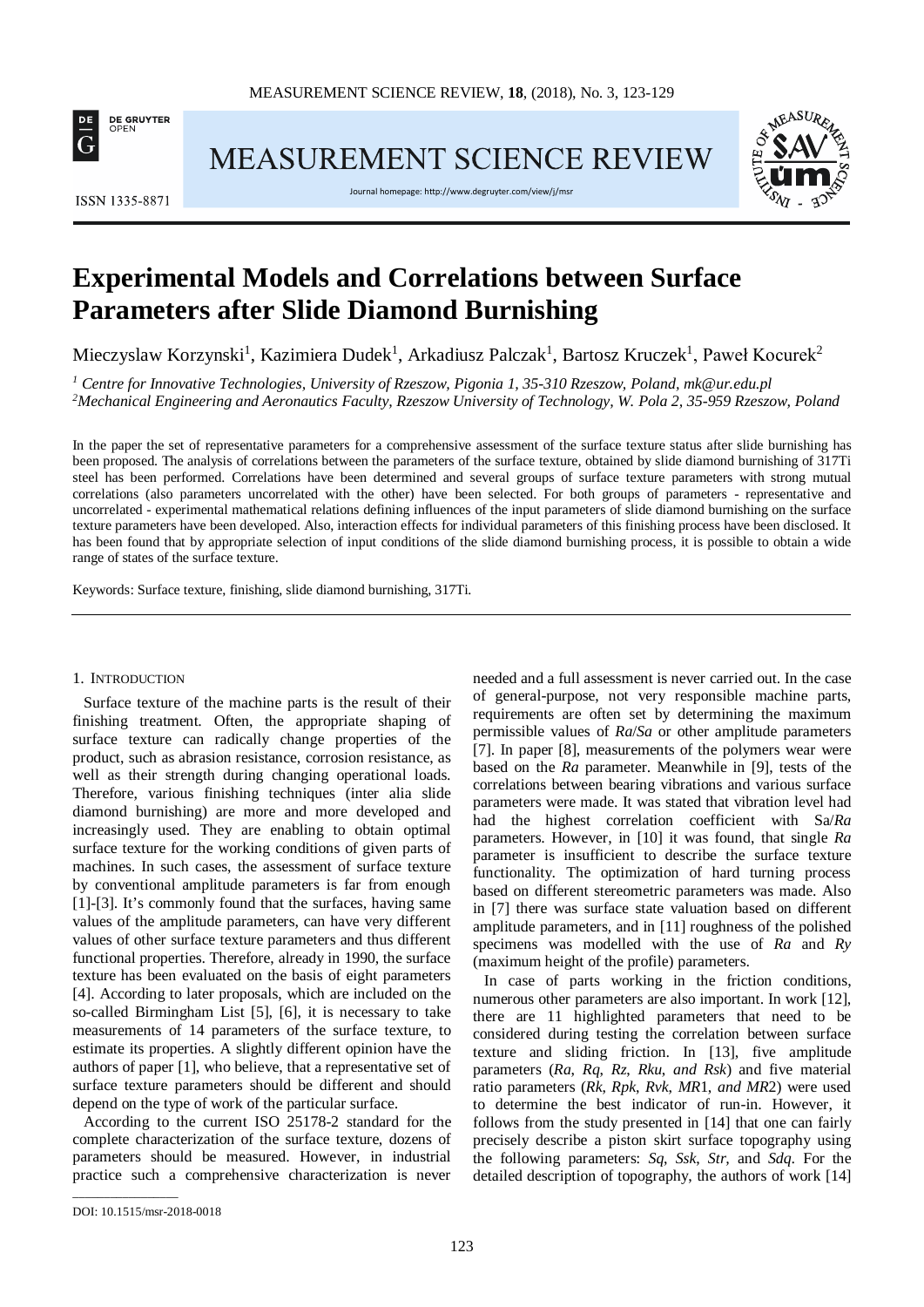also recommend parameters *St*±3σ, *Sku*, *Sds*, *Ssc,* and *P*∆*ax*/*P*∆*ay*. Meanwhile in [15], tribological properties were evaluated in connection with six 3D parameters such as: *Sa*, *Sq*, *St*, Abbot-Firestone Curve, Texture Directivity, and 3D view of surface. In similar researches presented in [16], besides the Abbot-Firestone Curve and functional parameters, that came out of it, parameters *Sq*, *Ssc*, *Sds*, *Spd* were also considered. Correlations between tribological properties and the state of surface, based on the 3D view of surface, and surface profile, but also *Sz*, *Sq*, *Ssk*, *Sku*, *Str*, *Sal*, *Spd* parameters, were described in [17]. In [18] the *Ssk* parameter was strongly correlated with the pressure, thickness of the lubrication layer in elastohydrodynamically lubricated sliding joints. The effect of surface geometry on the hydrodynamic bearing parameters was also shown in [19]. In [20] it was proven, that with usage of *Ssk* and *Sku* parameters it is possible to predict the contact region's tribological behavior. It was stated that higher *Sku* and negative *Ssk* value will end in lower friction and it was confirmed that both of *Ssk* and *Sku* parameters can be used to design the textured surface. Meanwhile in [21] the *Rq*, *Rz*, *tp* (bearing coefficient), *Rsk* parameters were used to describe the fabric's wear level. The spatial and hybrid stereometric parameters were used in [22] to estimate the surface topography in sliding friction conditions. In [23] after the tests of the surface roughness and texture parameters during lubricated sliding friction, there were few different specimens used. They were made with the isotropic and anisotropic surface roughness and with different textures. Thanks to these various specimens, the influence of the isotropic/anisotropic surface structure and *Ssk* and *Sku* parameters on the friction was proven. Also in [24] it was shown, that the tribological wear was correlated not only with *Ra* but also *Ssk* and *Sku* parameters.

The mentioned researches have varied approach to the problem. It also can be seen in the researches of the dynamic loaded surfaces. For example in [12], parameters *Sa*, *Sq*, *Std,* and *Svi* were considered as the most important. In [25], during fatigue tests, only *Sq*, *Sk* parameters were verified and in [26] only *Sa*/*Ra* and *Sz*/*Rz* parameters and 3D view of surface were considered.

It is known and has been frequently found during experiments, that there are correlations between different surface texture parameters (including those not necessarily resulting from physical dependencies). For example, in [27], correlations between 21 surface texture parameters defined in the ISO 25178-2 standard have been found and during the examination of the 17 surfaces obtained as a result of different machining methods there was found the existence of many strong correlations between surface texture parameters. The existence of this kind of correlations has also been shown in [28], after examining the surfaces of the cylinder liners. And in [29] the correlations between different surface texture parameters have been described and a way of identifying parameters that are significantly changing during the manufacturing process has been proposed. The fact that some surface texture parameters are unnecessary because of redundancy has also been shown in [30].

Analysis of these dependencies enables determination of necessary requirements for the drawings of the state of machined surfaces, but also allows us to reduce the number of surface texture parameters that should be controlled during the production process. This kind of analysis for the slide diamond burnishing process of the cylindrical-shaped parts made of austenitic stainless steel has been carried out in this work. The work also includes the calculations of mathematical relations, defining the influence of the basic parameters of slide diamond burnishing on the surface texture properties.

#### 2. RESEARCH METHODOLOGY & MEASURING TECHNIQUES

The samples made of austenitic stainless steel 317Ti after drawing process have been used for the model studies. The samples were prepared (by cold drawing) in the shape of shafts, with a diameter of 12 mm, a length of 100 mm and a surface roughness  $Sa = 1.05 \text{ µm}$ . Presented in Fig.1., slide burnishing process (this technology was described in detail in [31]) was performed on the universal lathe using a special chuck ensuring elastic and adjustable burnishing force. Onepiece spherical burnishers made of PCD (synthetic polycrystalline diamond also known as carbonado) have been used. During the burnishing process a lubricating mixture of oil and kerosene with the proportion of 20:80 has been used. Studies of influence of selected slide burnishing parameters on the surface roughness were carried out according to the Hartley plan PS/DS-P:Ha3 [32] (Table 1.). Calculation methodology was described in detail in [33].



Fig.1. Slide diamond burnishing: 1 - object burnished, 2 - burnishing tool, 3 - tool holder, 4 - pressure control spring, n - rotational speed, f - feed, F - burnishing force.

Experiment required implementation of the  $N = 11$  tests, with input parameters on three levels of variation. Values of input parameters have been selected according to the previously acquired experience, technical capabilities of the test bench and the preliminary studies. The experiment was carried out with three repetitions. Regression analysis of the results was performed with the significance level of 0.05. This allowed us to obtain mathematical relationships (regression equation), which describe the influence of the input parameters of the slide diamond burnishing process on the achieved results. The input parameters were: radius of the tool tip, load force, and tool feed. Output parameters were parameters of the surface texture obtained during the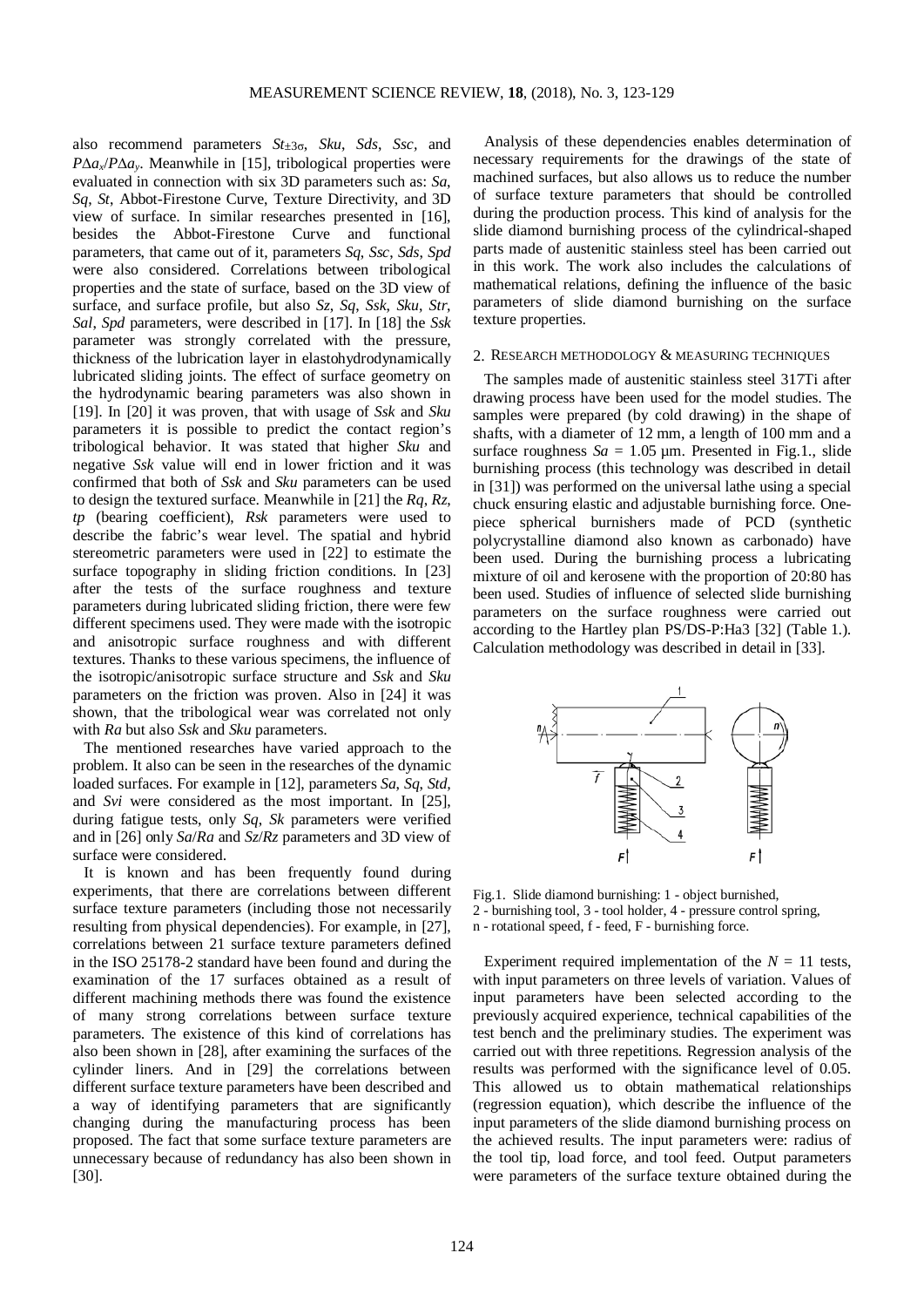process. The values of input parameters used during the individual tests are given in Table 2.

| <b>Processing</b><br>variant | $x_1$          | $x_2$    | $x_3$    | $x_1^2$  | $x_2^2$  | $x_3^2$  | $x_1 x_2   x_1 x_3   x_2 x_3$ |          |          |
|------------------------------|----------------|----------|----------|----------|----------|----------|-------------------------------|----------|----------|
| 1                            | $^{+}$         | $^{+}$   | $^{+}$   | $^{+}$   | $^{+}$   | $^{+}$   | $^{+}$                        | $^{+}$   | $^{+}$   |
| $\overline{2}$               | $^{+}$         |          |          | $^{+}$   | $^{+}$   | $^{+}$   |                               |          | $^{+}$   |
| 3                            |                | $^{+}$   |          | $^{+}$   | $^{+}$   | $^{+}$   |                               | $^{+}$   |          |
| $\overline{4}$               |                |          | $^{+}$   | $^{+}$   | $^{+}$   | $^{+}$   | $^{+}$                        |          |          |
| 5                            | $^{+}$         | $\theta$ | $\theta$ | $^{+}$   | $\theta$ | $\theta$ | $\theta$                      | $\theta$ | $\theta$ |
| 6                            |                | 0        | 0        | $^{+}$   | 0        | 0        | 0                             | 0        | 0        |
| 7                            | $\theta$       | $^{+}$   | $\theta$ | 0        | $^{+}$   | $\theta$ | $\theta$                      | $\theta$ | $\theta$ |
| 8                            | 0              |          | 0        | $\theta$ | $^{+}$   | 0        | $\theta$                      | $\theta$ | $\theta$ |
| 9                            | $\theta$       | $\theta$ | $^{+}$   | $\theta$ | $\theta$ | $^{+}$   | $\theta$                      | $\theta$ | $\theta$ |
| 10                           | $\overline{0}$ | 0        |          | 0        | 0        | $^{+}$   | 0                             | 0        | $\theta$ |
| 11                           | 0              | 0        | 0        | $\theta$ | $\theta$ | 0        | $\theta$                      | $\theta$ | 0        |

Table 1. Matrix of the Hartley's plan PS/DS – P:Ha3.

|  |  |  |  |  |  | Table 2. Values of the input parameters for the experiments. |
|--|--|--|--|--|--|--------------------------------------------------------------|
|--|--|--|--|--|--|--------------------------------------------------------------|

| Input<br>parameters | Tool tip radius Load force Tool feed<br>$r$ [mm] | F(N) | $f$ [mm/rev] |  |  |  |  |
|---------------------|--------------------------------------------------|------|--------------|--|--|--|--|
| Zero level $(0)$    |                                                  | 100  | 0.07         |  |  |  |  |
| Upper level         |                                                  | 150  | 0.11         |  |  |  |  |
| Lower level         |                                                  |      | 103          |  |  |  |  |

Measurements of surface texture parameters were carried out on the Talyscan 150 profilometer with the software for surface analysis TalyMap Expert 2.0.15. The measurements were performed with the contact method, using inductive contact sensor equipped with the measuring needle with tip radius 5 microns. The set of 28 parameters given in ISO-25178-2 and ISO-4287 standards was measured. With the use of results of these measurements (listed in Table 3.) Pearson's linear correlation coefficients between all studied parameters were calculated. The results of these calculations are given in the Table 4.

Table 3. Results of the surface texture measurements of tested samples.

|                          | <b>Measured</b> | <b>Processing variants</b> |                                     |                         |                         |         |          |                                                                                                     |         |                   |         |         |
|--------------------------|-----------------|----------------------------|-------------------------------------|-------------------------|-------------------------|---------|----------|-----------------------------------------------------------------------------------------------------|---------|-------------------|---------|---------|
|                          | parameter       | $\mathbf{1}$               | $\overline{2}$                      | $\overline{\mathbf{3}}$ | $\overline{\mathbf{4}}$ | 5       | 6        | $\overline{7}$                                                                                      | 8       | $\boldsymbol{9}$  | 10      | 11      |
| 1                        | Sa              | 0.153                      | 0.209                               | 0.349                   | 0.341                   | 0.206   | 0.234    | 0.145                                                                                               | 0.2     | 0.216             | 0.12    | 0.156   |
| $\overline{2}$           | Sq              | 0.262                      | 0.435                               | 0.496                   | 0.616                   | 0.438   | 0.313    | 0.211                                                                                               | 0.416   | 0.291             | 0.189   | 0.256   |
| 3                        | Sp              | 3.16                       | 2.22                                | 4.47                    | 2.04                    | 2.42    | 2.84     | 2.59                                                                                                | 3.83    | 1.35              | 1.23    | 2.13    |
| $\overline{\mathcal{L}}$ | $Sv$            | 6.19                       | 8.61                                | 5.82                    | 16.2                    | 8.54    | 4.53     | 4.79                                                                                                | 11.1    | 6.95              | 7.44    | 8.52    |
| 5                        | St              | 9.39                       | 10.8                                | 10.3                    | 18.3                    | 11      | 7.37     | 7.38                                                                                                | 14.9    | 8.31              | 8.67    | 10.7    |
| 6                        | $S$ s $k$       | $-6.04$                    | $-6.8$                              | $-0.954$                | $-7.31$                 | $-7.79$ | $-0.748$ | $-2.99$                                                                                             | $-9.91$ | $-2.43$           | $-7.17$ | $-8.82$ |
| $\boldsymbol{7}$         | Sku             | 83.3                       | 77                                  | 9.27                    | 115                     | 99.5    | 6.84     | 41.5                                                                                                | 179     | 36                | 158     | 197     |
| $\,8\,$                  | $\mathfrak{S}z$ | 7.22                       | 8.92                                | 8.75                    | 12.1                    | 9.63    | 5.16     | 5.02                                                                                                | 11.3    | 5.02              | 4.58    | 7.54    |
| 9                        | STp             | 57.2                       | 61.1                                | 56.6                    | 56.4                    | 57.8    | 53.7     | 52.3                                                                                                | 55.1    | 50.5              | 53.2    | 52.8    |
| 10                       | <b>Smmr</b>     |                            | $0.00619 \mid 0.00861 \mid 0.00582$ |                         | 0.0162                  |         |          | $0.00854 \mid 0.00453 \mid 0.00479$                                                                 | 0.0111  | $0.00695$ 0.00744 |         | 0.00852 |
| 11                       | Smvr            |                            | $0.00316$ 0.00222                   | 0.00447                 | 0.00204                 |         |          | $\vert 0.00242 \vert 0.00284 \vert 0.00259 \vert 0.00383 \vert 0.00135 \vert 0.00123 \vert 0.00213$ |         |                   |         |         |
| 12                       | SPc             | 213                        | 190                                 | 315                     | 88.5                    | 208     | 299      | 220                                                                                                 | 235     | 77.1              | 288     | 144     |
| 13                       | Sds             | 1823                       | 1852                                | 1486                    | 1595                    | 1887    | 1835     | 1791                                                                                                | 2315    | 1168              | 2225    | 1482    |
| 14                       | Str             | 0.447                      | 0.549                               | 0.0872                  | 0.563                   | 0.858   | 0.264    | 0.218                                                                                               | 0.634   | 0.0558            | 0.545   | 0.213   |
| 15                       | Sal             | 0.0437                     | 0.0421                              | 0.0285                  | 0.0706                  | 0.0892  | 0.0475   | 0.0316                                                                                              | 0.076   | 0.0312            | 0.115   | 0.035   |
| 16                       | <b>Std</b>      | 22                         | 45                                  | $\overline{2}$          | 63.5                    | 26.5    | 1.5      | 88                                                                                                  | 45      | 88.5              | 45      | 63.5    |
| 17                       | Sfd             | 2.13                       | 2.06                                | 2.38                    | 2.1                     | 2.03    | 2.38     | 2.27                                                                                                | 2.08    | 2.23              | 2.12    | 2.14    |
| 18                       | Sdq             | 0.0355                     | 0.0484                              | 0.104                   | 0.0495                  | 0.0399  | 0.0624   | 0.0306                                                                                              | 0.037   | 0.0291            | 0.0213  | 0.0284  |
| 19                       | Ssc             | 0.00562 0.00557            |                                     | 0.0148                  | 0.00698                 |         |          | $0.00542 \mid 0.00976 \mid 0.00599 \mid 0.00515 \mid 0.00582$                                       |         |                   | 0.00444 | 0.00545 |
| 20                       | Sdr             | 0.0623                     | 0.115                               | 0.536                   | 0.121                   | 0.078   | 0.193    | 0.0466                                                                                              | 0.0669  | 0.0421            | 0.0226  | 0.04    |
| 21                       | Sbi             | 0.0913                     | 0.238                               | 0.131                   | 0.442                   | 0.221   | 0.131    | 0.0919                                                                                              | 0.122   | 0.315             | 0.193   | 0.141   |
| 22                       | Sci             | 0.96                       | 0.739                               | 1.22                    | 0.929                   | 0.864   | 1.32     | 1.28                                                                                                | 0.917   | 1.39              | 1.2     | 1.12    |
| 23                       | Svi             | 0.149                      | 0.165                               | 0.167                   | 0.141                   | 0.146   | 0.152    | 0.137                                                                                               | 0.122   | 0.113             | 0.121   | 0.119   |
| 24                       | $\mathit{Sk}$   | 0.421                      | 0.455                               | 0.865                   | 0.914                   | 0.46    | 0.7      | 0.443                                                                                               | 0.512   | 0.706             | 0.347   | 0.479   |
| 25                       | Spk             | 0.164                      | 0.237                               | 0.496                   | 0.447                   | 0.305   | 0.273    | 0.179                                                                                               | 0.398   | 0.208             | 0.159   | 0.173   |
| 26                       | Svk             | 0.465                      | 0.903                               | 0.834                   | 0.995                   | 0.808   | 0.458    | 0.322                                                                                               | 0.672   | 0.381             | 0.239   | 0.337   |
| 27                       | Sr1             | 8.79                       | 11.7                                | 11.4                    | 9.17                    | 13.2    | 9.03     | 9.28                                                                                                | 10.3    | 9.55              | 10.2    | 8.99    |
| 28                       | Sr2             | 87.9                       | 86.6                                | 83.8                    | 87.3                    | 87.2    | 87.6     | 89.9                                                                                                | 89.4    | 93                | 88.4    | 90.2    |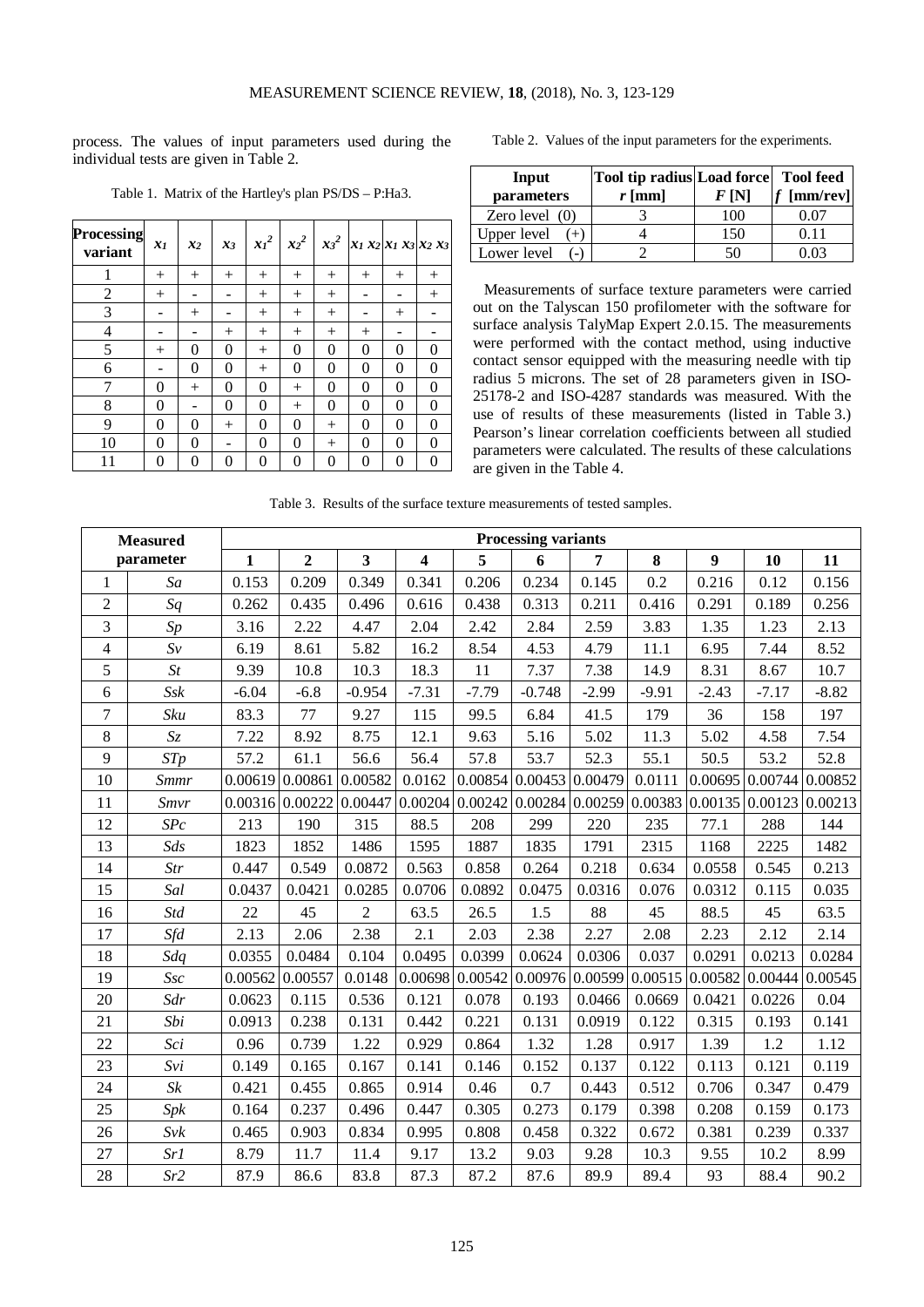| $\mathcal{S}a$    |                                         |                         |                                   |                                    |                         |                      |                                                                 |                            |                         |                                |                                              |         |                                                                                    |                                         |                 |                                      |            |                          |         |                          |                |                         |         |         |                |           |                          |     |
|-------------------|-----------------------------------------|-------------------------|-----------------------------------|------------------------------------|-------------------------|----------------------|-----------------------------------------------------------------|----------------------------|-------------------------|--------------------------------|----------------------------------------------|---------|------------------------------------------------------------------------------------|-----------------------------------------|-----------------|--------------------------------------|------------|--------------------------|---------|--------------------------|----------------|-------------------------|---------|---------|----------------|-----------|--------------------------|-----|
| $s_{q}$           | 0.87                                    |                         |                                   |                                    |                         |                      |                                                                 |                            |                         |                                |                                              |         |                                                                                    |                                         |                 |                                      |            |                          |         |                          |                |                         |         |         |                |           |                          |     |
| $\tilde{S}$       | 0.40                                    | 0.34                    | $\overline{\phantom{0}}$          |                                    |                         |                      |                                                                 |                            |                         |                                |                                              |         |                                                                                    |                                         |                 |                                      |            |                          |         |                          |                |                         |         |         |                |           |                          |     |
| $\tilde{S}$       | 0.39                                    | 0.68                    | $-0.16$                           |                                    |                         |                      |                                                                 |                            |                         |                                |                                              |         |                                                                                    |                                         |                 |                                      |            |                          |         |                          |                |                         |         |         |                |           |                          |     |
| $\mathbf{S}$      | 0.52                                    | 0.78                    | 0.13                              | 0.96                               |                         |                      |                                                                 |                            |                         |                                |                                              |         |                                                                                    |                                         |                 |                                      |            |                          |         |                          |                |                         |         |         |                |           |                          |     |
| Ssk               | 0.32                                    |                         | 0.18                              | $0.54 - 0.64$                      | $-0.59$                 |                      |                                                                 |                            |                         |                                |                                              |         |                                                                                    |                                         |                 |                                      |            |                          |         |                          |                |                         |         |         |                |           |                          |     |
| <b>Sku</b>        | $-0.39$                                 | $0.86$ $-0.08$ $-0.11$  | $0.39$ $-0.23$                    |                                    | 0.47                    | $-0.92$              | $\overline{ }$                                                  |                            |                         |                                |                                              |         |                                                                                    |                                         |                 |                                      |            |                          |         |                          |                |                         |         |         |                |           |                          |     |
| $S_{\rm Z}$       | 0.55                                    |                         |                                   | 0.79                               | 0.91                    | $-0.54$              | 0.35                                                            |                            |                         |                                |                                              |         |                                                                                    |                                         |                 |                                      |            |                          |         |                          |                |                         |         |         |                |           |                          |     |
|                   | 0.29                                    | 0.58                    | 0.32                              | 0.27                               | 0.37                    |                      | $-0.01$                                                         | 0.61                       | $\overline{ }$          |                                |                                              |         |                                                                                    |                                         |                 |                                      |            |                          |         |                          |                |                         |         |         |                |           |                          |     |
| SPc Smvr Smmr STP | 0.40                                    | 0.68                    | $-0.16$                           | $\overline{\phantom{0}}$           | 0.96                    | $-0.64$ $-0.28$      | 0.54                                                            | 0.79                       | 0.27                    |                                |                                              |         |                                                                                    |                                         |                 |                                      |            |                          |         |                          |                |                         |         |         |                |           |                          |     |
|                   | 0.40                                    |                         | $\overline{\phantom{0}}$          | $-0.16$                            |                         | 0.18                 | $-0.23$                                                         | 0.39                       | 0.32                    | $-0.16$                        | $\overline{ }$                               |         |                                                                                    |                                         |                 |                                      |            |                          |         |                          |                |                         |         |         |                |           |                          |     |
|                   |                                         |                         | 0.54                              |                                    |                         |                      |                                                                 |                            | 0.14                    | $-0.55$                        | 0.54                                         |         |                                                                                    |                                         |                 |                                      |            |                          |         |                          |                |                         |         |         |                |           |                          |     |
| Sd <sub>s</sub>   |                                         | $0.32$ -0.12 -0.19 0.34 |                                   | $0.07$ $-0.55$                     | $0.12$ $-0.39$ 0.13     | $-0.71$ $-0.48$ 0.29 | $0.43$ $-0.21$                                                  | $0.14$ $-0.23$             | 0.27                    | 0.07                           |                                              | 0.55    |                                                                                    |                                         |                 |                                      |            |                          |         |                          |                |                         |         |         |                |           |                          |     |
| Str               |                                         |                         |                                   | 0.50                               | 0.48                    |                      | 0.48                                                            | 0.54                       | 0.57                    | 0.50                           |                                              | 0.02    | 0.68                                                                               | $\overline{ }$                          |                 |                                      |            |                          |         |                          |                |                         |         |         |                |           |                          |     |
| Sal               |                                         |                         |                                   | 0.39                               | 0.29                    |                      | 0.53                                                            | 0.18                       |                         | 0.39                           |                                              | 0.19    | 0.69                                                                               | 0.77                                    |                 |                                      |            |                          |         |                          |                |                         |         |         |                |           |                          |     |
| Std               | $-0.30$ $-0.21$ $-0.13$ $-0.41$ $-0.07$ | $-0.16 - 0.24$ 0.04     | $0.35$ -0.59 -0.30 -0.08 0.15     |                                    |                         | $-0.21$ $-0.55$      |                                                                 |                            | $0.36$ -0.42 -0.48 0.10 |                                | $0.69$ $0.35$ $-0.59$ $-0.30$ $-0.08$ $0.15$ | $-0.72$ |                                                                                    |                                         | $-0.12$         |                                      |            |                          |         |                          |                |                         |         |         |                |           |                          |     |
| Sfd               | 0.31                                    |                         |                                   | $-0.27$ $-0.12$ $-0.61$ 0.25       | $0.08$ $-0.51$ 0.08     | 0.91                 | $-0.62$ $-0.56$ $-0.72$ 0.25                                    | $-0.49$ $-0.14$            |                         | $-0.27$ $-0.12$ $-0.61$ $0.25$ |                                              | 0.42    | $-0.35$ $-0.24$ $-0.39$ $-0.28$                                                    | $-0.36$ $-0.49$ $-0.28$ $-0.80$ $-0.17$ | $-0.55$         | $-0.25$                              |            |                          |         |                          |                |                         |         |         |                |           |                          |     |
| Sdq               | 0.80                                    | 0.58                    | 0.69                              |                                    |                         | 0.54                 |                                                                 | 0.27                       |                         |                                |                                              | 0.44    |                                                                                    |                                         |                 | $-0.58 - 0.65$                       | 0.58       | $\overline{\phantom{0}}$ |         |                          |                |                         |         |         |                |           |                          |     |
| Ssc <sup>1</sup>  | 0.73                                    | 0.39                    | 0.64                              |                                    | $-0.07$                 | 0.69                 |                                                                 | 0.06                       | 0.09                    |                                | 0.64                                         | 0.46    |                                                                                    |                                         | $-0.42[-0.35]$  |                                      | 0.77       | 0.95                     |         |                          |                |                         |         |         |                |           |                          |     |
| $\mathcal{S}^d$   | 0.74                                    | 0.48                    | 0.68                              | $8\phantom{1}$<br>$\overline{0}$ . | 0.01                    | 0.56                 |                                                                 | $\sigma$<br>$\overline{0}$ | 0.27                    | $\overline{\mathcal{L}}$<br>Ģ  | 0.68                                         | 0.48    |                                                                                    |                                         | $-0.34$         |                                      | 0.62       | 0.98                     | 0.97    | $\overline{\phantom{0}}$ |                |                         |         |         |                |           |                          |     |
| <b>Sbi</b>        | 0.48                                    | 0.57                    |                                   | 0.72                               |                         | $-0.14$              | $-0.05$ $-0.11$ $-0.14$ $-0.44$ $-0.57$ $-0.42$ $-0.04$ $-0.53$ | 0.37                       |                         | 0.72                           | $-0.13 - 0.54$                               | $-0.69$ | $-0.20$   0.20 $-0.03$   $-0.04$   $-0.56$   $-0.00$   $-0.40$   $-0.36$   $-0.26$ |                                         | 0.21            | $0.36 - 0.61$                        | $  -0.32 $ | $0.06$ -0.07             | $-0.14$ | $-0.12$                  |                |                         |         |         |                |           |                          |     |
| Sci               | $-0.06$                                 | $-0.51$                 | $-0.13$ $-0.54$                   | $-0.57$                            | $0.39$ -0.02 -0.60 0.57 | 0.71                 |                                                                 | $-0.75$                    | $-0.85$ 0.09            | $-0.57$                        |                                              | 0.15    |                                                                                    | $-0.79$ 0.19                            | $-0.31$         |                                      | 0.79       |                          | 0.33    | 0.15                     | $-0.19$        | $\overline{ }$          |         |         |                |           |                          |     |
| Svi               | 0.48                                    | 0.46                    | 0.52                              | $-0.17$                            |                         | 0.36                 |                                                                 | 0.24                       | 0.76                    | $0.32  -0.17$                  | 0.52                                         | 0.42    |                                                                                    | 0.08                                    |                 |                                      | 0.24       | 0.74                     | 0.59    | 0.66                     | $0.51$ $-0.12$ | $0.24 - 0.34$           |         |         |                |           |                          |     |
| $S_k$             | 0.93                                    | 0.68                    | 0.25                              | 0.32                               |                         | 0.46                 |                                                                 | 0.33                       | $-0.04$                 |                                | 0.25                                         | $-0.19$ |                                                                                    | $0.11$ $-0.37$                          | $-0.31$ $-0.26$ |                                      | 0.48       | 0.68                     | 0.69    | 0.63                     |                |                         | 0.25    |         |                |           |                          |     |
| Spk               | 0.89                                    | 0.87                    | 0.59                              | 0.47                               | 0.65                    | 0.07                 |                                                                 | 0.73                       | 0.33                    | 0.47                           | 0.60                                         | 0.12    |                                                                                    |                                         | 0.03            | $-0.29$ $-0.36$ $-0.13$ $-0.65$ 0.16 | 0.15       | 0.74                     | 0.63    | 0.69                     | 0.29           |                         | 0.38    | 0.75    | $\overline{ }$ |           |                          |     |
| $S\nu k$          | 0.76                                    | 0.96                    | 0.36                              | 0.59                               | 0.69                    | $-0.15$              |                                                                 | 0.85                       | 0.77                    | 0.59                           | 0.36                                         | $-0.12$ |                                                                                    | 0.42                                    | 0.03            |                                      | $-0.26$    | 0.55                     | 0.32    | 0.45                     | 0.47           | $-0.46$ $-0.67$ $-0.21$ | 0.61    | 0.50    | 0.77           |           |                          |     |
| Sr1               | 0.18                                    | 0.40                    | 0.15                              | 0.03                               |                         | $-0.15$              |                                                                 | 0.34                       | 0.58                    | 0.03                           |                                              | 0.24    |                                                                                    | 0.50                                    | 0.31            | $-0.31$                              | $-0.31$    | 0.28                     | 0.11    |                          | 0.07           |                         | 0.39    | $-0.11$ | 0.32           | 0.54      | $\overline{\phantom{0}}$ |     |
| Sr2               | $-0.54$                                 | $-0.55$                 | $-0.56$                           | $-0.03$                            | $-0.20$ 0.07            | $-0.13$              | 0.25                                                            | $-0.40$                    | $-0.73$                 | $Smm[-0.03]$                   | $Smr$ $-0.56$ 0.15                           | $-0.57$ |                                                                                    | $-0.24$                                 | $-0.09$         | 0.77                                 | $-0.13$    | $-0.77$                  | $-0.63$ | $-0.74$ 0.28             | 0.09           | 0.38                    | $-0.86$ | $-0.27$ | $-0.57$        | $-0.63$   | $-0.47$                  |     |
|                   | $s_{a}$                                 | $s_{q}$                 | $\boldsymbol{d}_{\boldsymbol{S}}$ | $\mathbf{S}$                       | $\mathbf{g}$            | Ssk                  | Sku                                                             | $\mathbf{S}\mathbf{Z}$     | <b>STP</b>              |                                |                                              | SPc     | Sds                                                                                | Str                                     | Sal             | <b>Std</b>                           | Sfd        | Sdq                      | Ssc     | Sdr                      | <b>Sbi</b>     | Sci                     | Svi     | $S_k$   | Spk            | $S$ v $k$ | Sr1                      | Sr2 |
|                   |                                         |                         |                                   |                                    |                         |                      |                                                                 |                            |                         |                                |                                              |         |                                                                                    |                                         |                 |                                      |            |                          |         |                          |                |                         |         |         |                |           |                          |     |

Table 4. Pearson's correlation coefficients between all measured surface texture parameters. Table 4. Pearson's correlation coefficients between all measured surface texture parameters.

# MEASUREMENT SCIENCE REVIEW, **18**, (2018), No. 3, 123 -129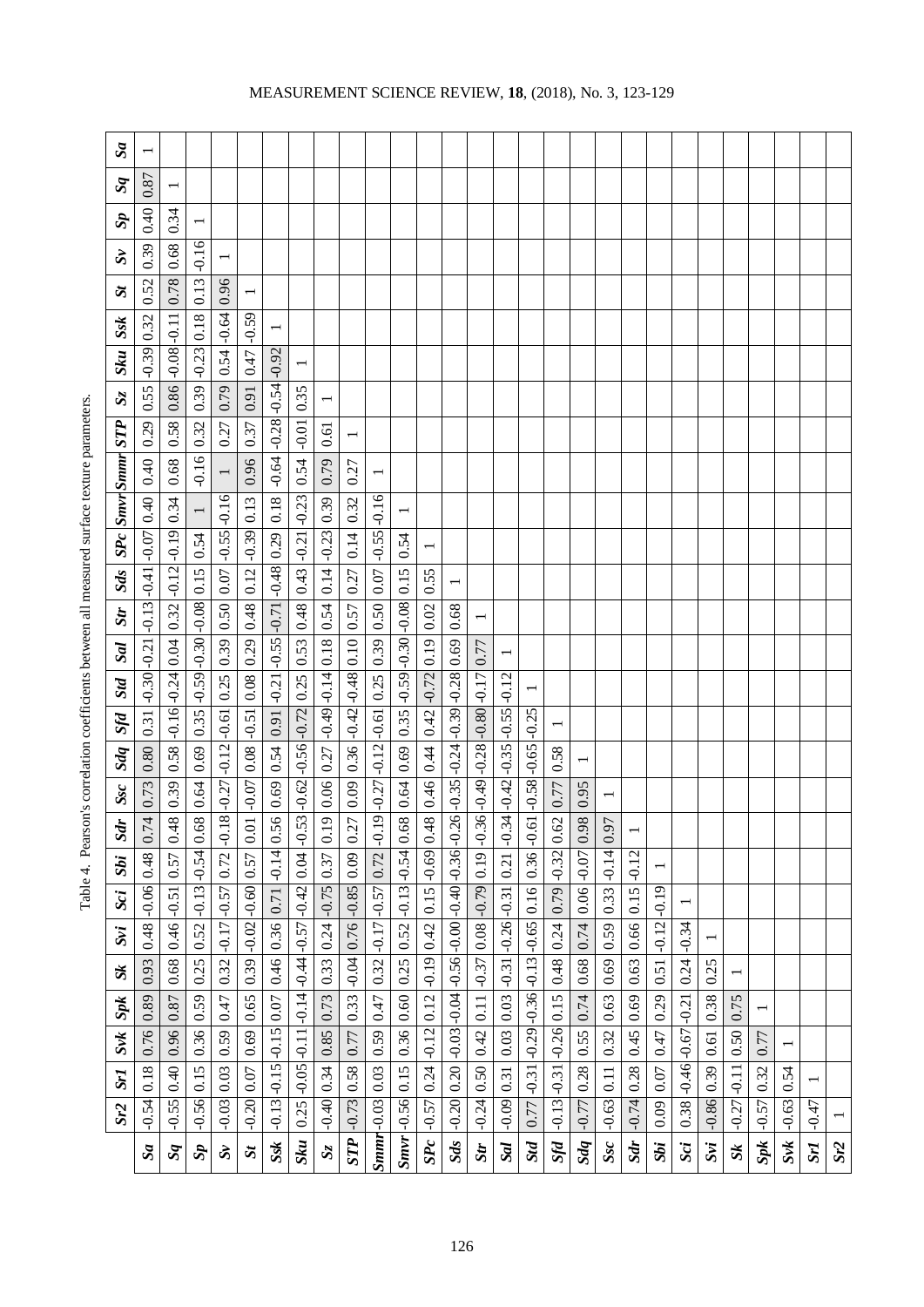$\blacksquare$ 

## 3. DISCUSSION OF TEST RESULTS

If we consider correlation coefficients with absolute value greater than 0.7 as significant (highlighted in the Table 4.), it can be concluded, that there are many dependences between the surface texture parameters after the slide burnishing process. Most parameters are correlated with one of the following: *Sa*, *Sv*, *Str*, *Ssk*, *Svk*, *Std*, *Svi* or *Sp*. These parameters were found to be representative for the most of the others, as it was shown in Table 5. It also revealed parameters, which have been very poorly correlated with the others: *Sds* and *Sr1*.

Table 5. Correlation coefficient values of surface texture parameters.

| Representative    | <b>Correlated</b> | <b>Correlation</b> |  |  |  |  |
|-------------------|-------------------|--------------------|--|--|--|--|
| parameter         | parameters        | coefficient value  |  |  |  |  |
|                   | Sdq               | 0.80               |  |  |  |  |
|                   | Ssc               | 0.73               |  |  |  |  |
| Sa                | Sdr               | 0.74               |  |  |  |  |
|                   | Sk                | 0.93               |  |  |  |  |
|                   | Spk               | 0.89               |  |  |  |  |
|                   | St                | 0.96               |  |  |  |  |
|                   | Sz                | 0.91               |  |  |  |  |
| $S_{\mathcal{V}}$ | Smmr              | 1                  |  |  |  |  |
|                   | Sbi               | 0.72               |  |  |  |  |
|                   | Sal               | 0.77               |  |  |  |  |
| <b>Str</b>        | Sci               | $-0.79$            |  |  |  |  |
|                   | Sku               | $-0.92$            |  |  |  |  |
| $S$ s $k$         | Sfd               | 0.91               |  |  |  |  |
|                   | Sq                | 0.96               |  |  |  |  |
| Svk               | STp               | 0.77               |  |  |  |  |
| <b>Std</b>        | SPc               | $-0.72$            |  |  |  |  |
| Svi               | Sr2               | $-0.86$            |  |  |  |  |
| Sp                | Smvr              | 1                  |  |  |  |  |
| Sds               |                   |                    |  |  |  |  |
| Sr1               |                   |                    |  |  |  |  |

For some above mentioned representative parameters, but also for parameters with poor correlation coefficient, the calculation procedure was performed according to the methodology given in [32], [33]. This allowed us to obtain the regression equation, which defines the influence of the input parameters of the slide burnishing process on the obtained surface texture parameters. Regression equation coefficients were calculated and then their relevance and repeatability of experimental results were assessed. Adequacy of the obtained regression equation has been rated at the end. This calculation cycle has been performed repeatedly, each time for the different parameters from the above listed surface texture parameters. The result is a few mathematical models in the form of polynomials of the second degree. These models not only allow us to determine the direct influence of input parameters of the slide diamond burnishing process, but also allow us to observe the effects of interactions (synergy) of these parameters. Following mathematical relations have been obtained:

**influence of the slide diamond burnishing parameters** on the arithmetical mean height:

$$
Sa = 0.624 - 0.371r + 0.002P + 2.887f + 0.054r^2
$$
  
- 0.029*Pf* (1)

 influence of the slide diamond burnishing parameters on the root-mean-square height:

$$
Sq = 1.651 - 0.739r - 0.0017P + 0.123r^2
$$
 (2)

 influence of the slide diamond burnishing parameters on the total height:

$$
St = 13.546 + 3.118r - 0.228P + 133.625f
$$
  
+ 0.0009P<sup>2</sup> - 44.542rf (3)

- influence of the slide diamond burnishing parameters on the texture direction of the surface:  $Std = -66.234 + 101.377r - 1.219P - 15.007r^2 + 0.0061P$ (4)
- influence of the slide diamond burnishing parameters on the texture aspect ratio:

$$
Str = 0.587 - 0.002P \tag{5}
$$

 influence of the slide diamond burnishing parameters on the root mean square gradient of the surface:

$$
Sdq = 0.150 - 0.103r + 0.0004P + 0.662f + 0.019r^{2}
$$
  
- 2.503f<sup>2</sup> – 0.0001rP – 0.065rf – 0.0017Pf (6)

 influence of the diamond burnishing parameters on the arithmetic mean summit curvature of the surface:

$$
Ssc = 0.019 - 0.12r + 0.0001P + 0.071f + 0.002r2
$$
  
- 0.326f<sup>2</sup> – 0.00001rP – 0.01075rf – 0.0006Pf (7)

 influence of the slide diamond burnishing parameters on the kurtosis of the surface:

$$
Sku = -129.290 + 233.738r - 1.444P - 260.347f
$$
  
- 44.767r<sup>2</sup> + 0.349rP (8)

 influence of the slide diamond burnishing parameters on the skewness of the surface:

$$
Ssk = 4.196 - 12.553r + 0.224P - 14.267f + 1.702r2
$$

$$
-0.034rP + 44.979rf - 1.207Pf
$$
(9)

Experiments have shown that the slide diamond burnishing process is an effective method of treatment of the parts made of 317Ti stainless steel. It allows us to obtain not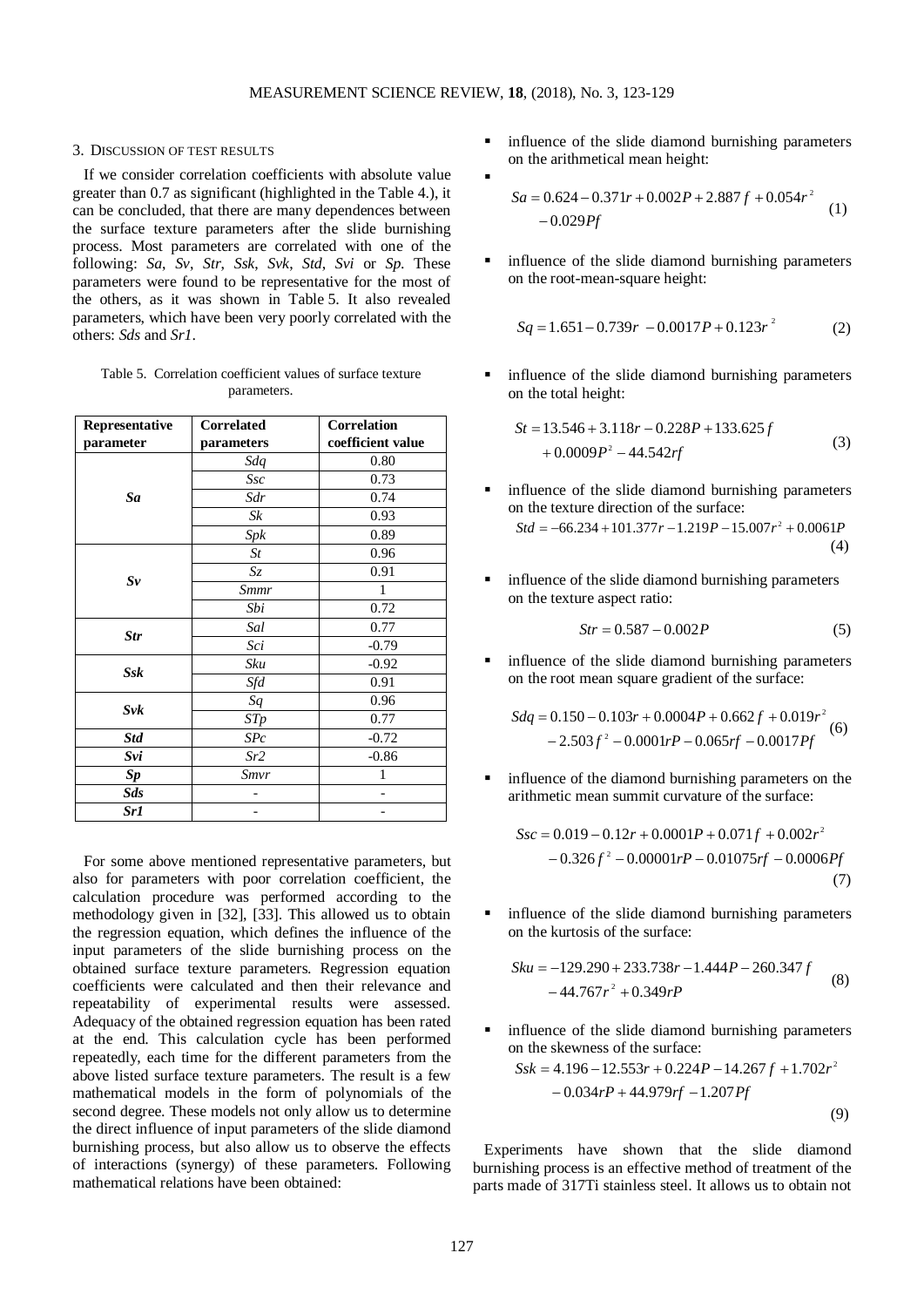only a very smooth surface, but also other advantageous features of surface texture without any difficulties. For all obtained dependencies with assumed experimental implementation conditions, all received equations except one, are non-linear. The only linear equation is a model describing the relationship between the input parameters of slide diamond burnishing process and surface texture *Str* parameter. The calculated regression equations are useful for further analysis (e.g., optimization) and allow for selection of input parameters to obtain a surface texture with desired characteristics during the slide diamond burnishing.

### 4. CONCLUSIONS

- 1. Slide diamond burnishing process is a relatively easy method to obtain a good surface smoothness of parts made of 317Ti stainless steel.
- 2. For the comprehensive assessment of the state of the surface texture after the slide roller burnishing process it is enough to measure 10 representative parameters. The other parameters are relatively well correlated with them.
- 3. The influence of the slide diamond burnishing process input parameters on the surface texture parameters was described by the obtained regression equations. It allowed the disclosure of the synergies of individual parameters of the slide diamond burnishing process.

# **REFERENCES**

- [1] Oczos, K.E., Liubimov, V. (2003). *Struktura geometryczna powierzchni [Surface Geometric Structure]*. Rzeszow, Poland: Rzeszow Technical University Publishing House. (in Polish)
- [2] Berglund, J., Brown C.A., Rose, B.G., Bay, N. (2010). Milled die steel surface roughness correlation with steel sheet friction. *CIRP Annals - Manufacturing Technology*, 59, 577–580.
- [3] Sedlacek, M., Podgornik, B., Vizintin, J. (2012). Correlation between standard roughness parameters skewness and kurtosis and tribological behaviour of contact surfaces. *Tribology International*, 48, 102-112.
- [4] Stout, K., Davis, E.I., Sullivan, P.I. (1990). *Atlas of Machined Surfaces*. Chapman and Hall.
- [5] Stout, K.J., Dong, W.P., Mainsah, E. (1993). *A proposal for standardization of assessment of threedimensional micro-topography - Part 1. Surface digitisation and parametric characterisation*. University of Birmingham.
- [6] Thomas, T.R. (1999). *Rough Surfaces*. Imperial College Press.
- [7] Niemczewska-Wójcik, M. (2017). Multi-sensor measurements of titanium alloy surface texture formed at subsequent operations of precision machining process. *Measurement*, 96, 8–17.
- [8] Low, K.O. (2011). Surface characteristics modification of polyoxymethylene and polyurethane using burnishing. *Tribology Transactions*, 54 (1), 96-103.
- [9] Yusof, N.F.M., Ripin, Z.M. (2014). Analysis of surface parameters and vibration of roller bearing. *Tribology Transactions,* 57 (4), 715-729.
- [10] Coutinho, R., Marinescu, I.D. (2005). Methodology to compare 3-D and 2-D parameters for the optimization of hard turned surfaces. *Machining Science and Technology*, 9 (3), 383-409.
- [11] Wang, G., Zhou, X., Meng, G., Yang, X. (2017). Modeling surface roughness for polishing process based on abrasive cutting and probability theory. *Machining Science and Technology*, 22 (1), 86-98.
- [12] Grzesik, W. (2016). Prediction of the functional performance of machined components based on surface topography: State of the art. *Journal of Materials Engineering and Performance*, 25 (10), 4460–4468.
- [13] Wagner, J.J., Jenson, A.D., Sundararajan, S. (2017). The effect of contact pressure and surface texture on running-in behavior of case carburized steel under boundary lubrication. *Wear,* 376-377, 851-857.
- [14] Krzyzak, Z., Pawlus, P. (2006). 'Zero-wear' of piston skirt surface topography. *Wear*, 260, 554–561.
- [15] Profito, F.J., Vlădescu, S-C., Reddyhoff, T., Dini, D. (2017). Transient experimental and modelling studies of laser-textured microgrooved surfaces with a focus on piston-ring cylinder liner contacts. *Tribology International*, 113, 125–136.
- [16] Khelifi, C., Do, M.T., Kane, M., Adenot Meyer, M. (2017). Wear and wet friction of steel tracks for rubber-tired metros. *Wear*, 376-377, 1912-1918.
- [17] Niemczewska-Wójcik, M. (2016). Multi-sensor measurements of titanium alloy surface texture formed at subsequent operations of precision machining process. *Measurement*, 96, 8–17.
- [18] Kang, Y.S., Hager, C.H., Evans, R.D. (2015). Effects of skewed surface textures on lubricant film thickness and traction. *Tribology Transactions*, 58 (3), 397-406.
- [19] Gherca, A., Fatu, A., Hajjam, M., Maspeyrot, P. (2013). Influence of surface geometry on the hydrodynamic performances of parallel bearings in transient flow conditions. *Tribology Transactions*, 56 (6), 953-967.
- [20] Sedlaček, M., Gregorčič, P., Podgornik, B. (2017). Use of the roughness parameters Ssk and Sku to control friction—a method for designing surface texturing. *Tribology Transactions*, 60 (2), 260-266.
- [21] Wang, L., Ouyang, W., Gao, W., Xu, B. (2017). Instrumental evaluation of fabric abrasive wear using 3D surface images. *Journal of the Textile Institute*, 108 (5), 846-851.
- [22] Lu, W., Zhang, G., Liu, X., Zhou, L., Chen, L., Jiang, X. (2014). Prediction of surface topography at the end of sliding running-in wear based on areal surface parameters. *Tribology Transactions*, 57 (3), 553-560.
- [23] Masuko, M., Aoki, S., Suzuki, A. (2005). Influence of lubricant additive and surface texture on the sliding friction characteristics of steel under varying speeds ranging from ultralow to moderate. *Tribology Transactions*, 48 (3), 289-298.
- [24] Eiss, N.S., Bayraktaroglu, M.M. (1980). The effect of surface roughness on the wear of low-density polyethylene. *ASLE Transactions*, 23 (3), 269-278.